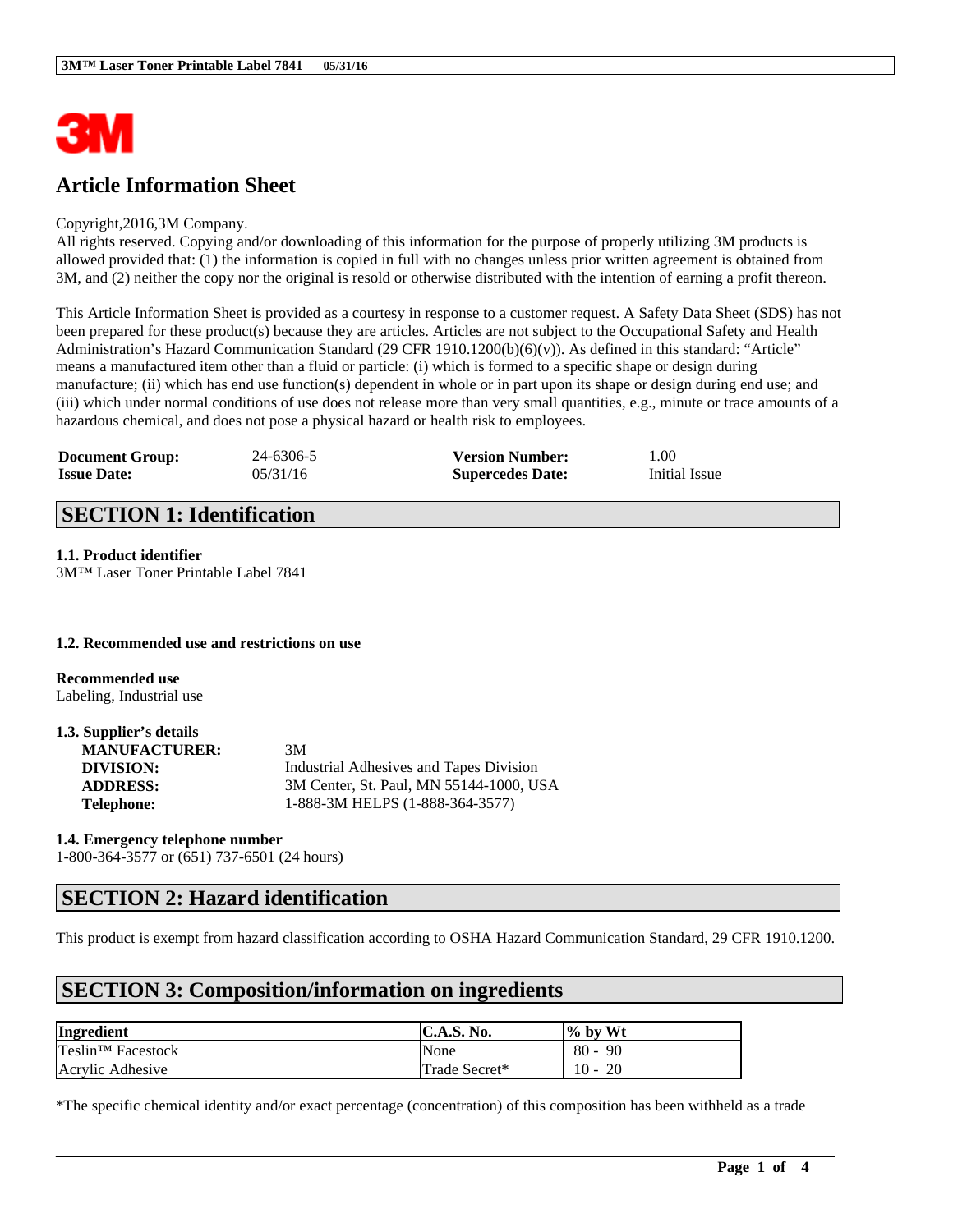secret.

### **SECTION 4: First aid measures**

### **4.1. Description of first aid measures**

**Inhalation:**  No need for first aid is anticipated.

**Skin Contact:**  No need for first aid is anticipated.

**Eye Contact:**  No need for first aid is anticipated.

**If Swallowed:**  No need for first aid is anticipated.

## **SECTION 5: Fire-fighting measures**

In case of fire: Use a fire fighting agent suitable for ordinary combustible material such as water or foam.

## **SECTION 6: Accidental release measures**

**6.1. Personal precautions, protective equipment and emergency procedures** Not applicable.

### **6.2. Environmental precautions**

Not applicable.

**6.3. Methods and material for containment and cleaning up** Not applicable.

# **SECTION 7: Handling and storage**

### **7.1. Precautions for safe handling**

This product is considered to be an article which does not release or otherwise result in exposure to a hazardous chemical under normal use conditions.

### **7.2. Conditions for safe storage including any incompatibilities**

No special storage requirements.

# **SECTION 8: Exposure controls/personal protection**

This product is considered to be an article which does not release or otherwise result in exposure to a hazardous chemical under normal use conditions. No engineering controls or personal protective equipment (PPE) are necessary.

# **SECTION 9: Physical and chemical properties**

| 9.1. Information on basic physical and chemical properties |       |  |
|------------------------------------------------------------|-------|--|
| <b>General Physical Form:</b>                              | Solid |  |
| <b>Specific Physical Form:</b>                             | Roll  |  |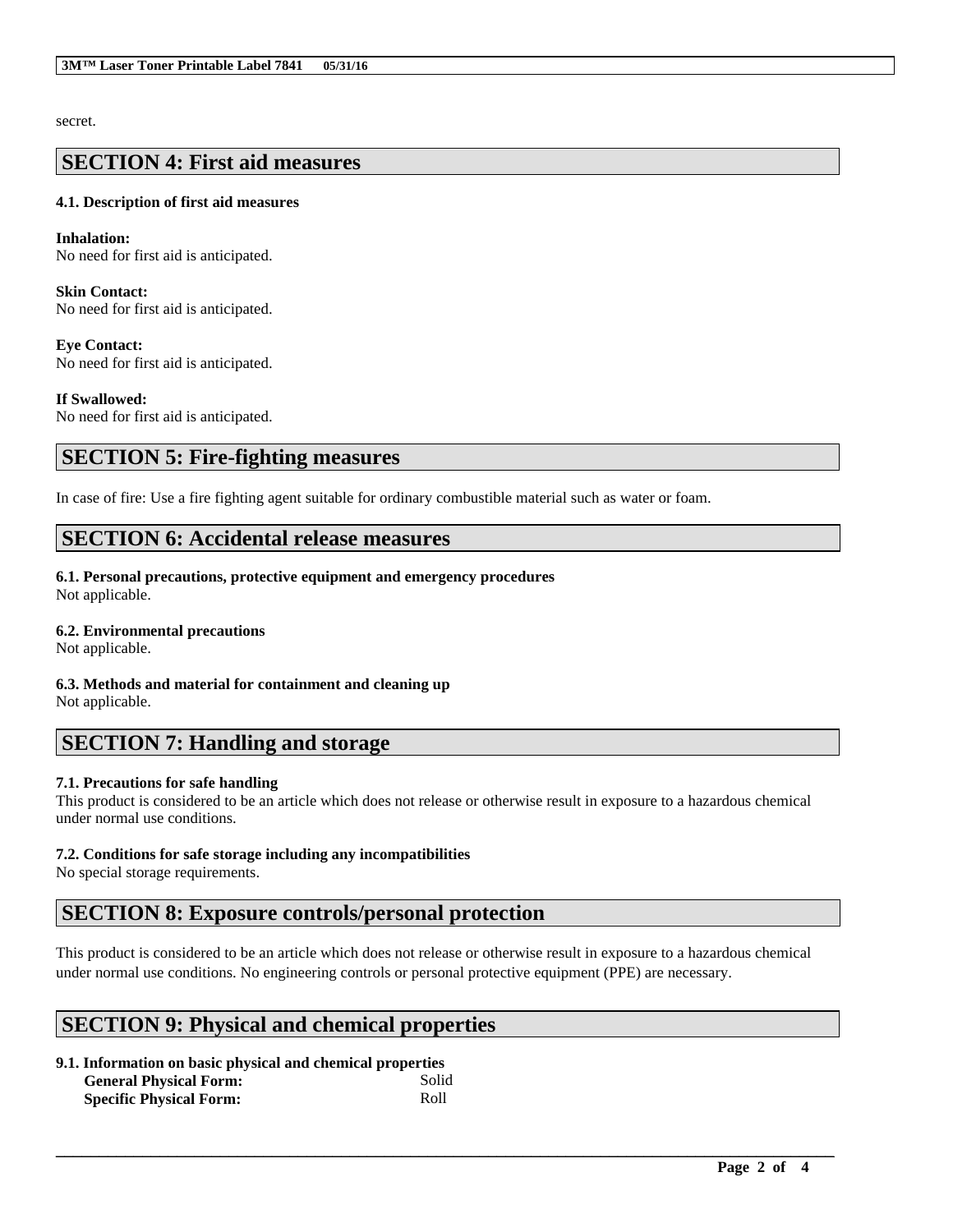| Odor threshold<br>Not Applicable<br>Not Applicable<br>pН<br>Not Applicable<br><b>Melting point</b><br>Not Applicable<br><b>Boiling Point</b><br><b>Flash Point</b><br>Not Applicable<br>Not Applicable<br><b>Evaporation rate</b><br>Not Classified<br><b>Flammability</b> (solid, gas) | Odor, Color, Grade: | White label with a white paper liner. |
|-----------------------------------------------------------------------------------------------------------------------------------------------------------------------------------------------------------------------------------------------------------------------------------------|---------------------|---------------------------------------|
|                                                                                                                                                                                                                                                                                         |                     |                                       |
|                                                                                                                                                                                                                                                                                         |                     |                                       |
|                                                                                                                                                                                                                                                                                         |                     |                                       |
|                                                                                                                                                                                                                                                                                         |                     |                                       |
|                                                                                                                                                                                                                                                                                         |                     |                                       |
|                                                                                                                                                                                                                                                                                         |                     |                                       |
|                                                                                                                                                                                                                                                                                         |                     |                                       |
| <b>Flammable Limits(LEL)</b><br>Not Applicable                                                                                                                                                                                                                                          |                     |                                       |
| Not Applicable<br><b>Flammable Limits(UEL)</b>                                                                                                                                                                                                                                          |                     |                                       |
| Not Applicable<br><b>Vapor Pressure</b>                                                                                                                                                                                                                                                 |                     |                                       |
| Not Applicable<br><b>Vapor Density</b>                                                                                                                                                                                                                                                  |                     |                                       |
| Not Applicable<br><b>Density</b>                                                                                                                                                                                                                                                        |                     |                                       |
| <b>Specific Gravity</b><br>Not Applicable                                                                                                                                                                                                                                               |                     |                                       |
| Nil.<br><b>Solubility in Water</b>                                                                                                                                                                                                                                                      |                     |                                       |
| Solubility- non-water<br>Not Applicable                                                                                                                                                                                                                                                 |                     |                                       |
| Partition coefficient: n-octanol/water<br>No Data Available                                                                                                                                                                                                                             |                     |                                       |
| Not Applicable<br><b>Autoignition temperature</b>                                                                                                                                                                                                                                       |                     |                                       |
| <b>Decomposition temperature</b><br>Not Applicable                                                                                                                                                                                                                                      |                     |                                       |
| Not Applicable<br><b>Viscosity</b>                                                                                                                                                                                                                                                      |                     |                                       |
| Not Applicable<br><b>Volatile Organic Compounds</b>                                                                                                                                                                                                                                     |                     |                                       |
| <b>Percent volatile</b><br>Not Applicable                                                                                                                                                                                                                                               |                     |                                       |
| Not Applicable<br><b>VOC Less H2O &amp; Exempt Solvents</b>                                                                                                                                                                                                                             |                     |                                       |

# **SECTION 10: Stability and reactivity**

This material is considered to be non reactive under normal use conditions.

# **SECTION 11: Toxicological information**

### **Inhalation:**

No health effects are expected

**Skin Contact:** No health effects are expected

**Eye Contact:** No health effects are expected

**Ingestion:** No health effects are expected

### **Additional Information:**

This product, when used under reasonable conditions and in accordance with the directions for use, should not present a health hazard. However, use or processing of the product in a manner not in accordance with the product's directions for use may affect the performance of the product and may present potential health and safety hazards.

# **SECTION 12: Ecological information**

This article is expected to present a low environmental risk either because use and disposal are unlikely to result in a significant release of components to the environment or because those components that may be released are expected to have insignificant environmental impact.

 $\mathcal{L}_\mathcal{L} = \mathcal{L}_\mathcal{L} = \mathcal{L}_\mathcal{L} = \mathcal{L}_\mathcal{L} = \mathcal{L}_\mathcal{L} = \mathcal{L}_\mathcal{L} = \mathcal{L}_\mathcal{L} = \mathcal{L}_\mathcal{L} = \mathcal{L}_\mathcal{L} = \mathcal{L}_\mathcal{L} = \mathcal{L}_\mathcal{L} = \mathcal{L}_\mathcal{L} = \mathcal{L}_\mathcal{L} = \mathcal{L}_\mathcal{L} = \mathcal{L}_\mathcal{L} = \mathcal{L}_\mathcal{L} = \mathcal{L}_\mathcal{L}$ 

# **SECTION 13: Disposal considerations**